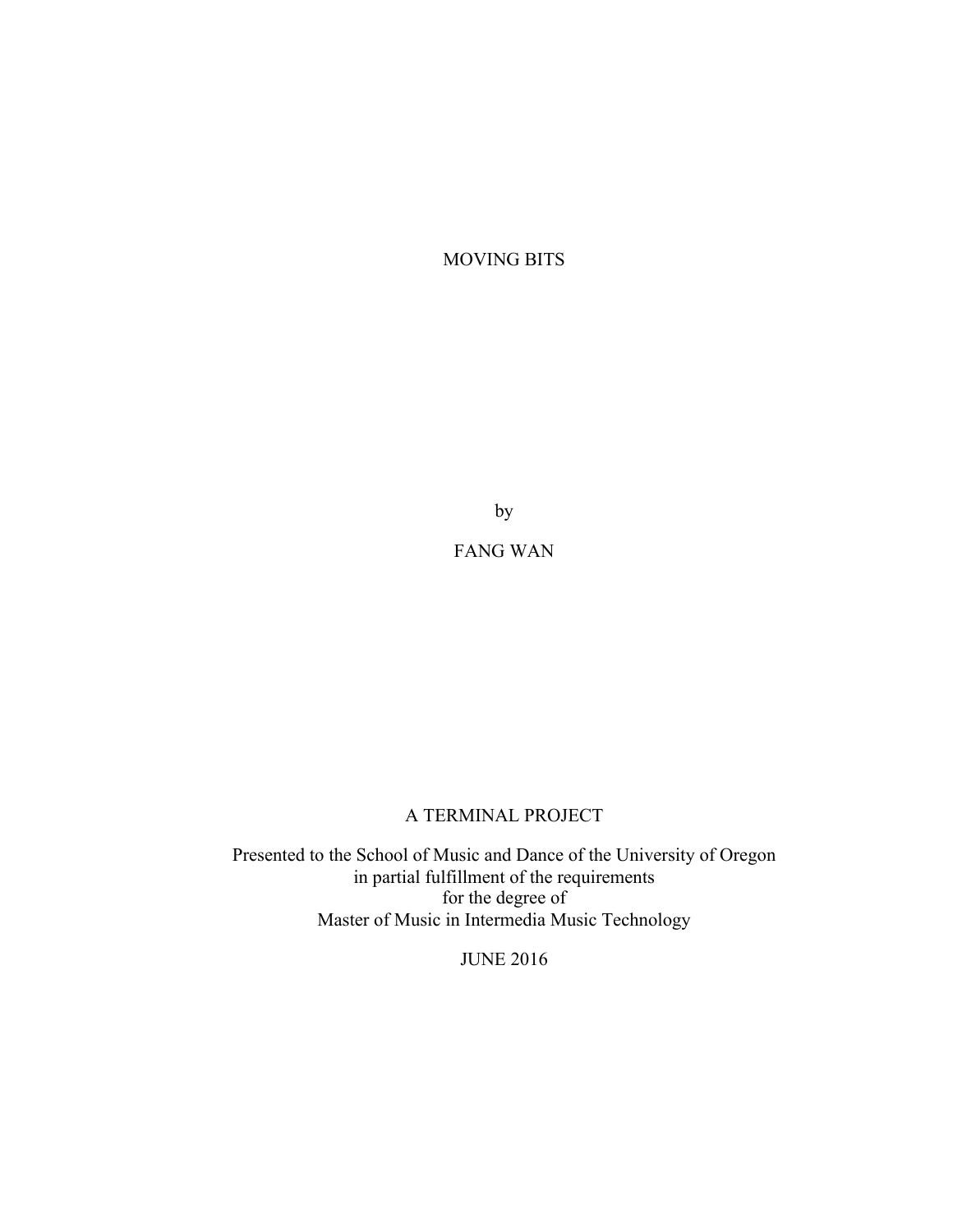"Moving Bits," a project prepared by Fang Wan in partial fulfillment of the requirements for the Master of Music degree in the School of Music and Dance. This terminal project has been approved and accepted by:

Jeffrey Stolet, Chair of the Examining Committee

 $\mathcal{L}_\text{max}$ 

Date

Committee in Charge: Jeffrey Stolet, Chair Chet Udell David Crumb

 $\mathcal{L}_\text{max}$  , and the contribution of the contribution of the contribution of the contribution of the contribution of the contribution of the contribution of the contribution of the contribution of the contribution of t

 $\mathcal{L}_\text{max}$  , and the contribution of the contribution of the contribution of the contribution of the contribution of the contribution of the contribution of the contribution of the contribution of the contribution of t

Accepted by:

Director of Graduate Studies, School of Music and Dance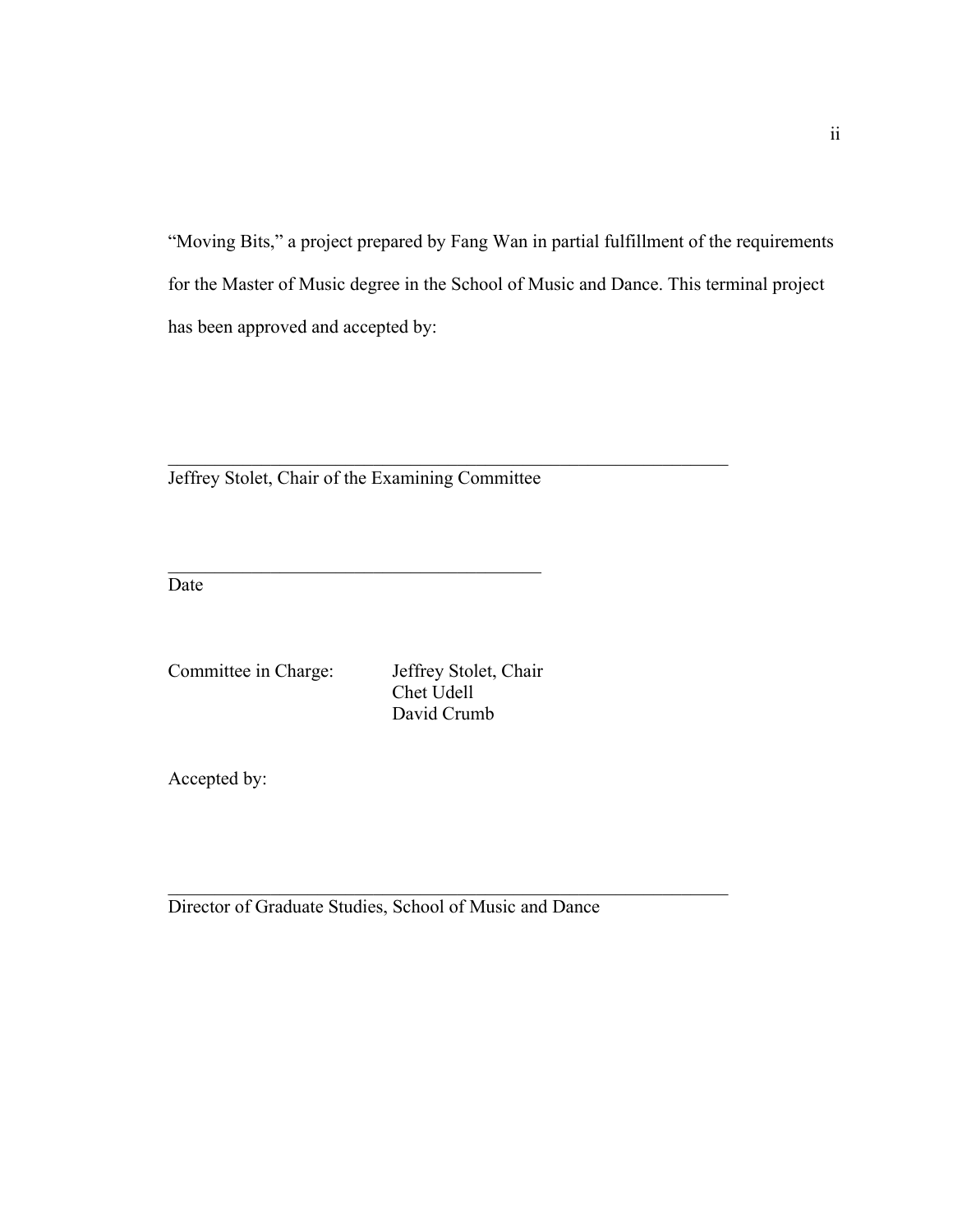$\odot$  2016 Fang Wan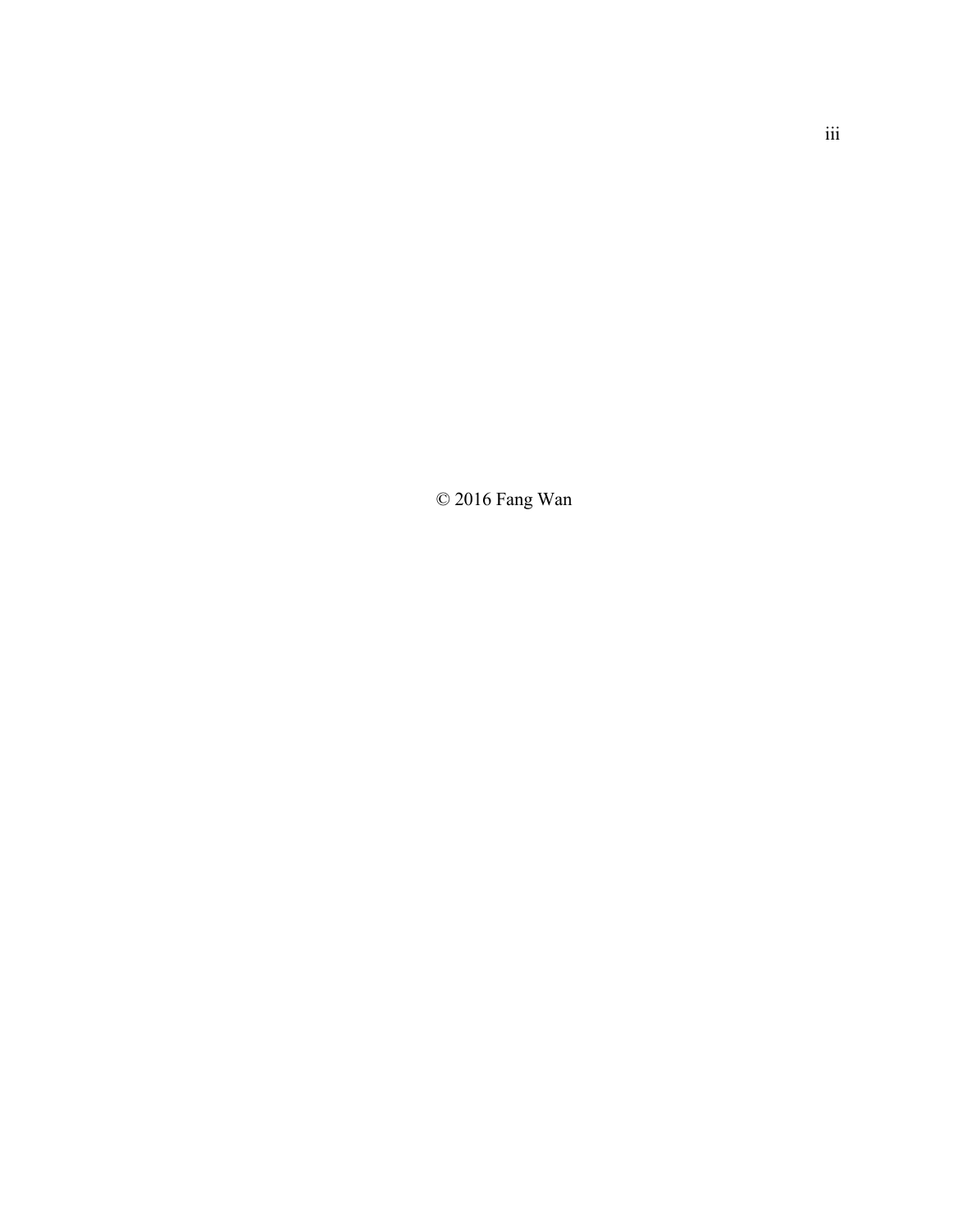### ACKNOWLEDGMENTS

I wish to express sincere appreciation to Professors Stolet and Udell for their assistance in the preparation of this manuscript. In addition, special thanks are due to Professor Stolet, whose familiarity with the needs and ideas of the Future Music Oregon community was helpful during the whole duration of this undertaking. I also thank the members of the FMO community for their valuable input.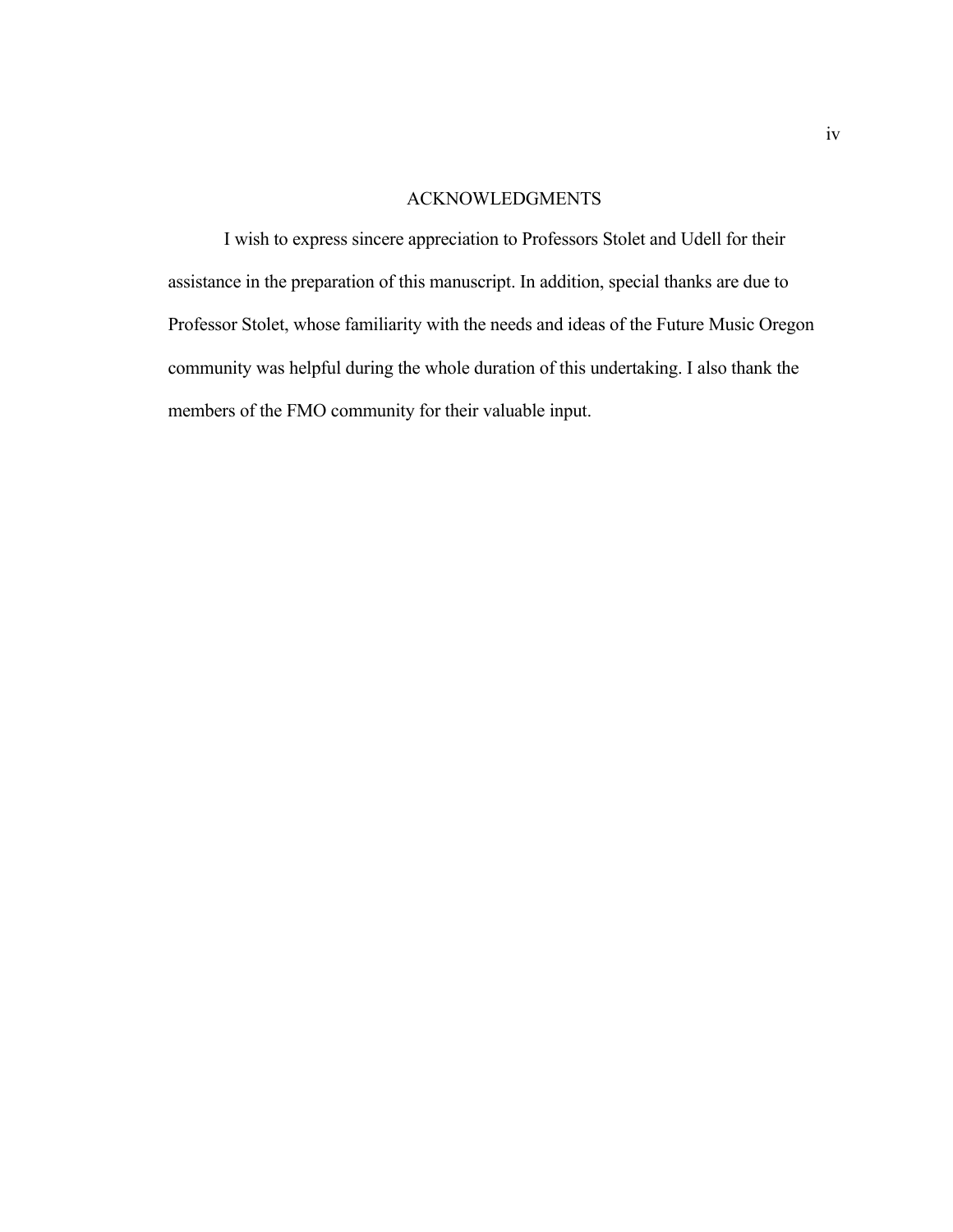# *Moving Bits*

## TABLE OF CONTENTS

- 1. PDF file titled "Fang\_Wan\_Terminal\_Project\_Contents"
- 2. MP4 file titled "*Moving Bits.mp4*" performance of the piece
- 3. AIF file titled "*Moving Bits.aif*" audio recording of the piece
- 4. Files that go with "Beginning52.ktl" in folders are titled:
	- $"5/3"$  contains 1 audio file
	- "audio" contains 11 audio file
	- "desktop" contains 3 audio file
	- "From Kyma Folder" contains 9 audio file
	- "gu qin\_tone" contains 1 audio file<br>• "one shot phrases&samples" conta
	- "one\_shot\_phrases&samples" contains 1 audio file
	- "ShortSamples" contains 1 audio file<br>• "spectralanalsys" contains 3 Kyma sr
	- "spectralanalsys" contains 3 Kyma spectrum files
	- "spectrumanalysis" contains 7 Kyma spectrum files
	- "voice" contains 1 audio file
	- Sound Check.kym for sound check
- 5. KTL file titled "Beginning52.ktl" Kyma Timeline file to perform piece
- 6. Max application file titled "Moving Bits Max"